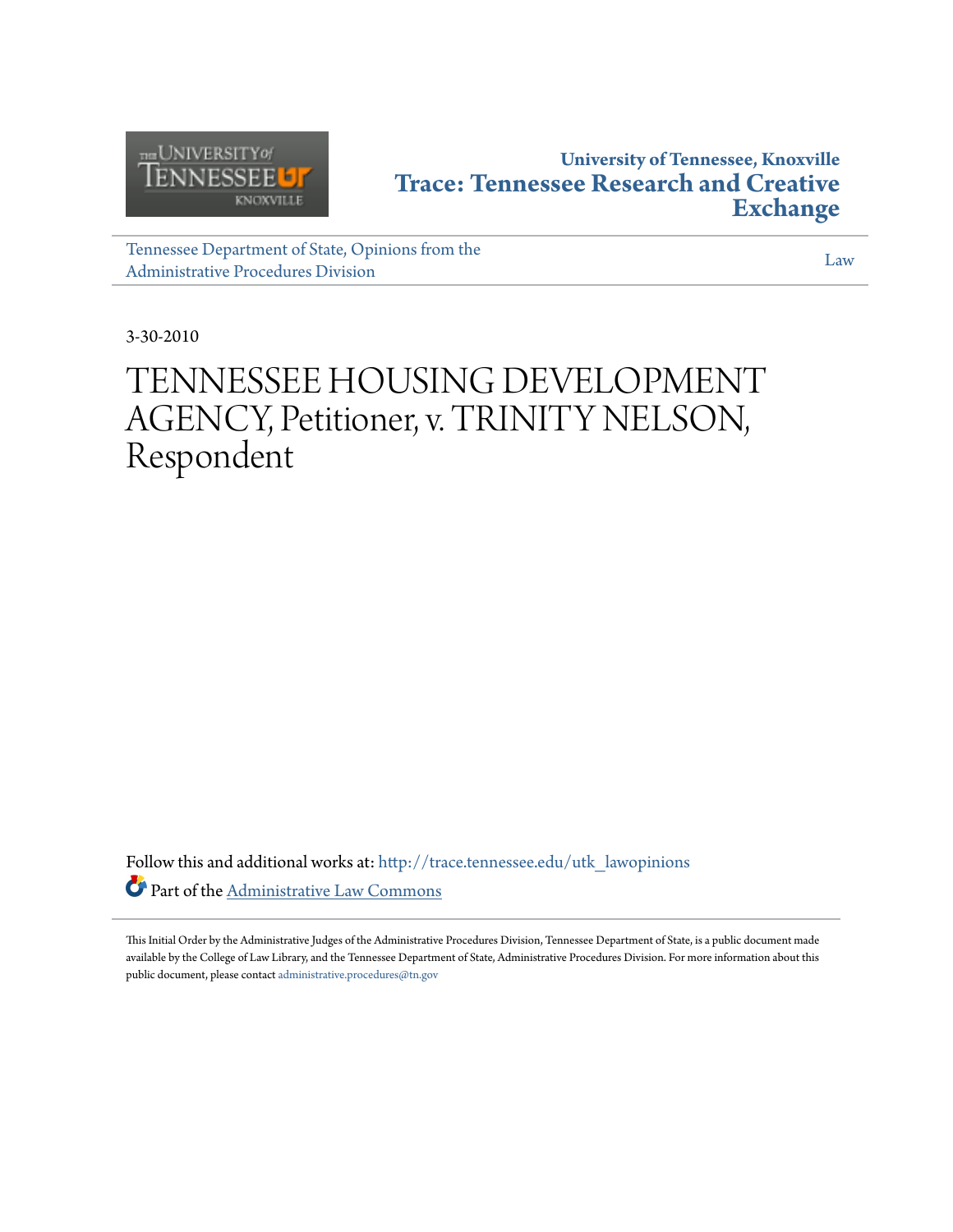#### **BEFORE THE TENNESSEE HOUSING DEVELOPMENT AGENCY**

**IN THE MATTER OF:**

## **TENNESSEE HOUSING DEVELOPMENT AGENCY, Petitioner,**

 **Docket No. 32.00-105238J**

**v.**

## **TRINITY NELSON, Respondent.**

#### **INITIAL ORDER**

This contested case was heard on March 30, 2010 in Milan, Tennessee, before Bettye Springfield, Administrative Law Judge, assigned by the Secretary of State, Administrative Procedures Division, and sitting for the Tennessee Housing Development Agency. Bruce Balcom, Assistant General Counsel, represented the Tennessee Housing Development Agency ("THDA"). The Respondent, Trinity Nelson, was present for the hearing and represented herself.

The subject of the proceeding was the proposed termination of Respondent's rental assistance through the Section 8 Housing Choice Voucher Program (Program) for Respondent's failure to report all sources of income. After consideration of the record, argument of the parties, and all the evidence in this matter, it is determined that the Respondent's Section 8 rental assistance **should not** be terminated**.**

This decision is based on the following findings of fact and conclusions of law: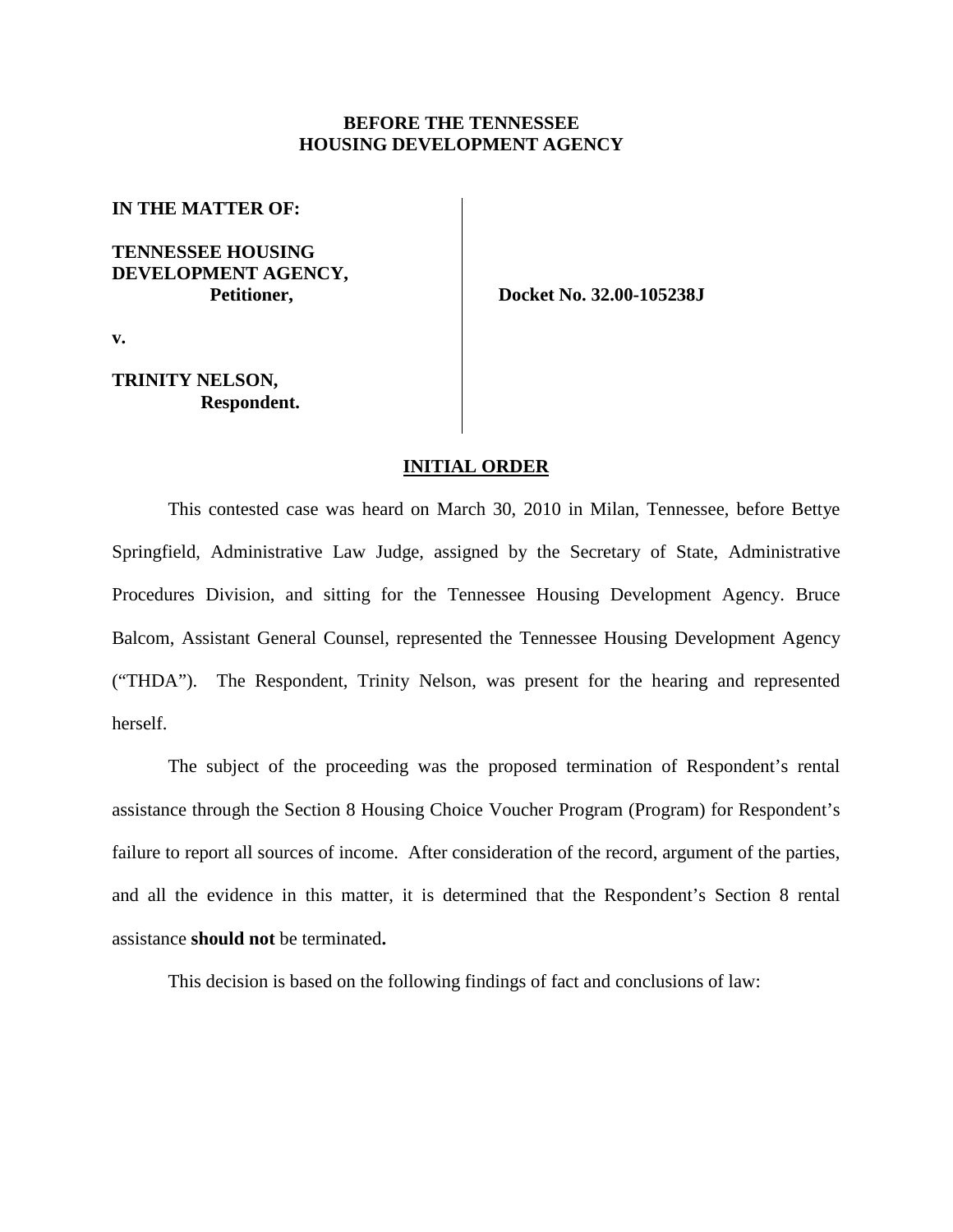#### **FINDINGS OF FACT**

1. The Respondent, Trinity Nelson, was interviewed for participated in the Section 8 Program on June 27, 2008. She completed a Personal Declaration Form for the purpose of verifying family income.

2. Linda Simmons, Rental Assistance Manager, conducted the initial interview of the Respondent and her mother to determine eligibility for Section 8 assistance. The Respondent was the only member of the family whose income was reported, as the mother, Margaret Nelson, was not working at the time of the interview.

3. Margaret Nelson is a substitute teacher who is not employed during the summer months. She explained her employment situation to Ms. Simmons at the time of the June 2008 interview and testified that she was told to provide the income information later. However, Ms Simmons did not recall that conversation.

4. The Respondent signed a Certification of Declarations on June 27, 2008, and Grounds for Denial or Termination, both of which provided that any changes in income must be reported within 14 days. The Annual Recertification interview was conducted in April 2009.

5. Margaret Nelson was as a substitute teacher with the Jackson-Madison County School System between February 25, 2009 and August 19, 2009. Her current income was not reported at the time of recertification. She insists that she called Annette Walker, Rental Assistance Specialist, and reported her income after she started back to work.

6. The Respondent and her mother had also, since being notified of termination of rental assistance, begun paying the full amount of rent for their apartment, although such full payment was not required during the pending appeal.

2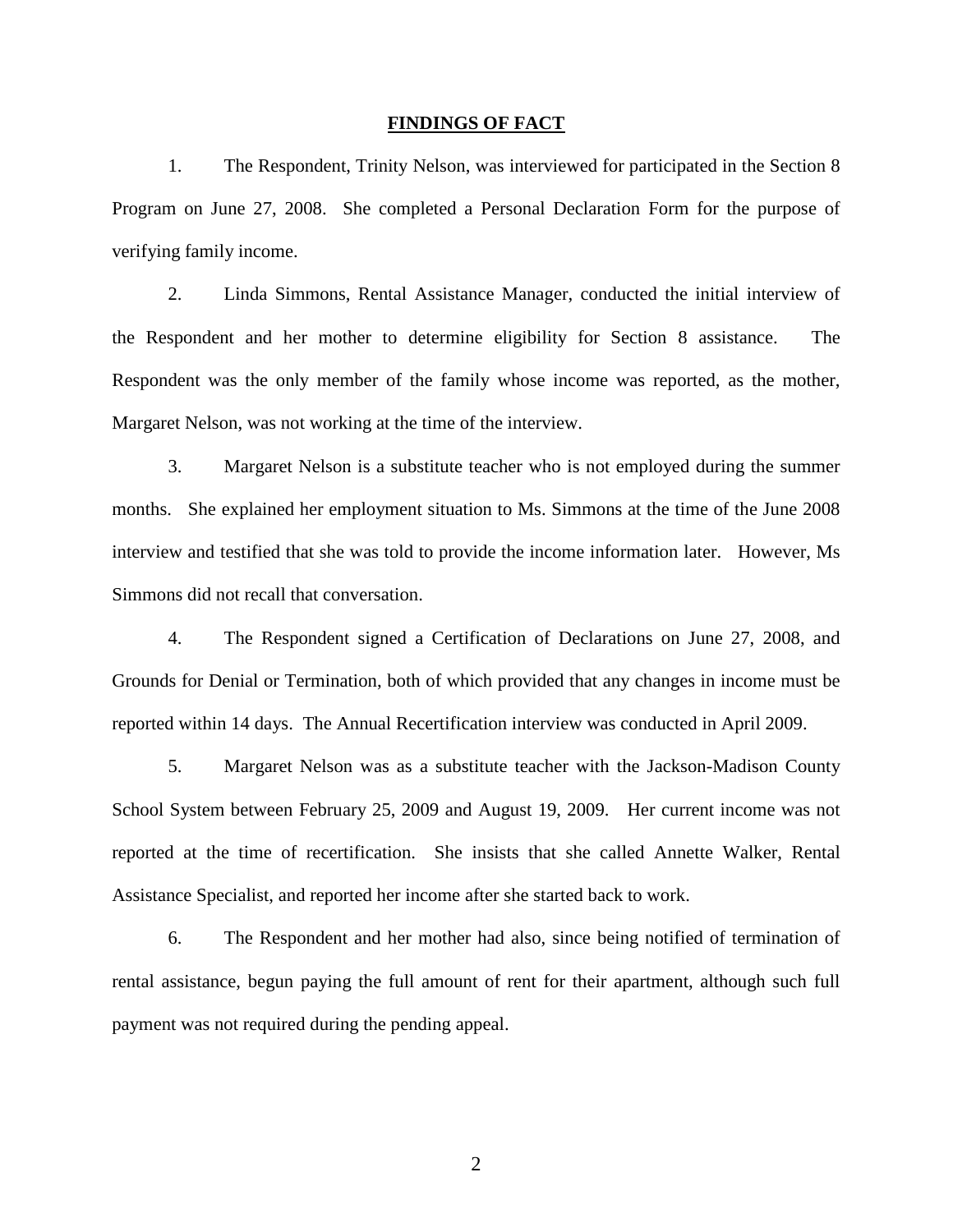7. THDA determined that the Respondent's rental assistance should be terminated because she did not report the earned income of her mother. THDA had the option to allow Respondent to repay the overpayment.

#### **CONCLUSIONS OF LAW**

1. The United States Housing Act of 1937, as amended, provides for a rental assistance program called the Housing Choice Voucher Program. Under this Program an individual who meets the program requirements can receive a voucher to pay for all or a portion of the individual's rent. 42 U.S.C. §1437 et.seq.

2. THDA administers the Program in Tennessee, which must comply with a number of federal and state statutes and regulations. The regulations require THDA to administer vouchers in line with a written Administrative Plan. 24 C.F.R. § 982.54(c); Tenn. Comp. R. & Regs. 0770-1-5-.04(2). The Program provides that "[f]amilies select and rent units" and THDA "contracts with the owner to make rent subsidy payments on behalf of the family." 24 C.F.R. § 982.1(a)(2).

3. THDA has the burden of proving, by a preponderance of the evidence, that the Respondent violated the terms of her voucher and that assistance should be terminated. *See Winford v. Hawissee Apartment Complex*, 812 S.W.2d 293, 295 (Tenn. Ct. App. 1991); Tenn. Comp. R. & Regs. 1360-4-1-.02(3), (7).

4. Code of Federal Regulations, 24 CFR 982.551(b) states that participants in Section 8, Tenant Based Assistance, Housing Choice Voucher Program "must supply any information that the PHA (Public Housing Authority) determines is necessary in the administration of the program."

3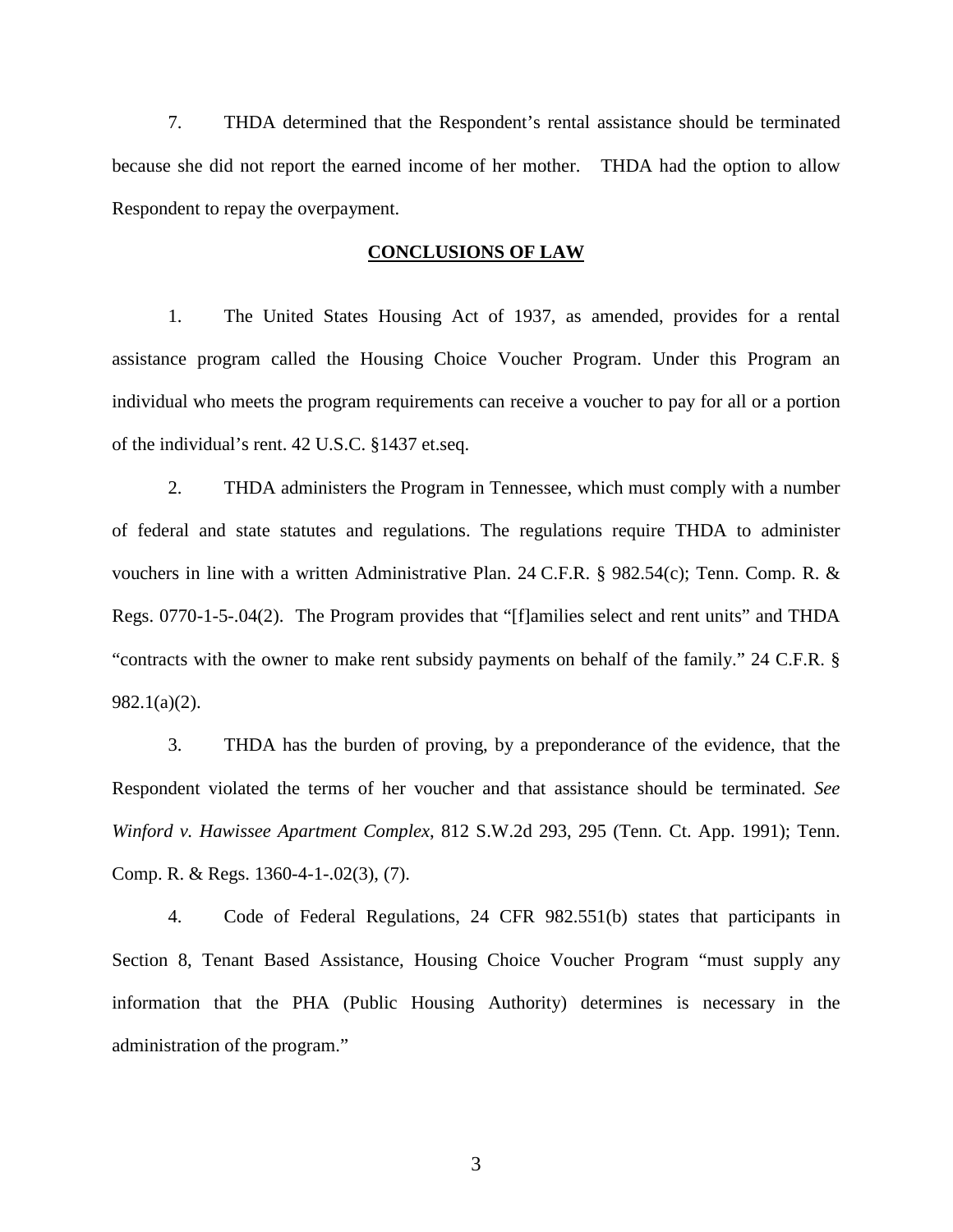5. CFR 982.552(b) II, Termination of Assistance, states, in pertinent part, the following:

> Rental assistance may be terminated for any program violation to include any of the following reasons (note: family in this context means any member of the household):

1) The family is guilty of program fraud or abuse in any federal housing assistance program. The fraud must be verified.

6. The evidence established that the Respondent did not report income for her mother at the time of her June 2008 interview. However, Margaret Nelson, a substitute teacher, was not employed during the summer months so there was no income to report. While the mother's income was also not reported during annual recertification, her testimony was very credible that she provided information about her substitute teaching during the initial interview, and she also called the Section 8 office and reported that she had resumed substitute teaching.

7. Thus, even if the Respondent may have been negligent in not including her mother's income during recertification, since this information had been provided by telephone, this was more a harmless mistake. It is concluded that the Respondent's action here does not rise to the level of program fraud or abuse.

8. Furthermore, the fact that the Respondent and her mother are now making the full payment for rent, although they are not required to do so pending the appeal, buttress their claim against deliberately withholding income information.

9. Therefore, it is concluded that THDA failed to carry its burden of proof by a preponderance of the evidence that the Respondent's rental assistance through the Section 8 Housing Voucher Program should be terminated.

4